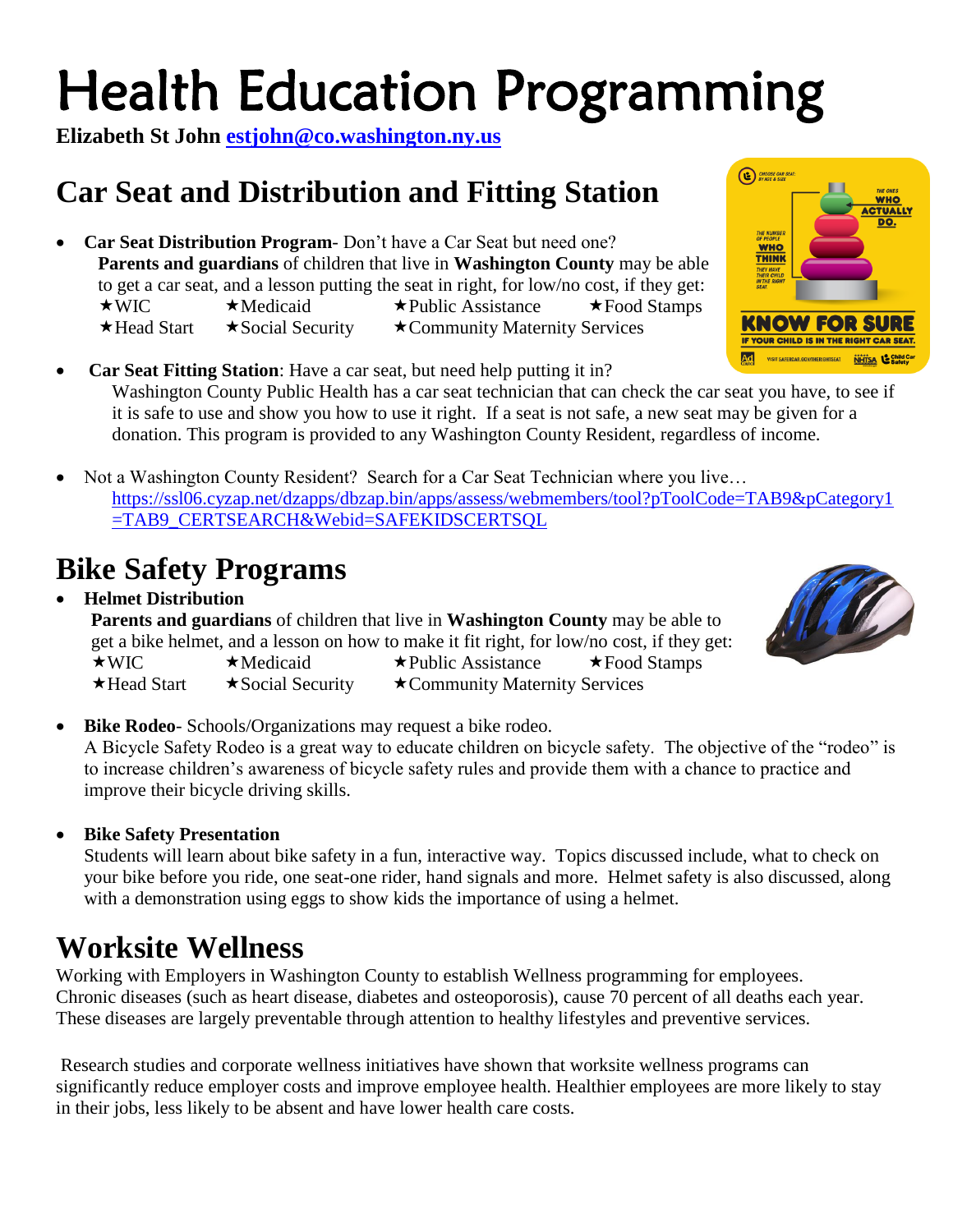### **Healthy Lifestyles**

- Our Health Educator is a great resource for whatever healthy behavior you are trying to work on. They can give you ideas, find you brochures, and help you set up your wellness goals.
- **Wellness Coaching-** work one on one with a Health Educator to help you determine your wellness vision, set your goals and track your progress.

### **Presentations:**

Groups/Organizations can request presentations on a variety of topics. Here are some samples of Presentations that our Health Educator has ready for your organization. If you need something not listed, contact us to see if we can come up with something that fits your needs.

- **Wellness Vision** A Wellness Vision is a captivating statement of who you want to be and what healthpromoting, life-giving behaviors you want to do consistently. To create your wellness vision, you must look at your values, motivators, best past experiences, strengths, challenges, supports, strategies and confidence.
- **Goal Setting** We usually know more about "What" we want than about how we are going to get there. For effective behavior change, we need "Behavioral Goals" to help us change our behavior to reach our desired outcome, or vision. Using the "SMART" Goal process, you learn how to set goals that are Specific, Measurable, Attainable, Realistic and Timely.
- **Blood Pressure** Learn about what it is, what the risks are and what you can do to lower your risk.
- **Behavior Change- Easier than you Think** Stages of Change, formally known as the "transtheoretical model" of behavior change, assesses an individual's readiness to act on a new healthier behavior, and provides strategies, or processes of change to guide the individual through the stages of change. That sounds hard, but once someone knows where they are in the stages, they have a better idea of how to move through to action.
	- Precontemplation (Not Ready)-"People are not intending to take action in the foreseeable future, and can be unaware that their behavior is problematic"
	- Contemplation (Getting Ready)-"People are beginning to recognize that their behavior is problematic, and start to look at the pros and cons of their continued actions"
	- $\div$  Preparation (Ready)-"People are intending to take action in the immediate future, and may begin taking small steps toward behavior change"
	- $\div$  Action "People have made specific overt modifications in modifying their problem behavior or in acquiring new healthy behaviors"
	- Maintenance "People have been able to sustain action for a while and are working to prevent relapse"
	- **Mindless Eating/Portion Control**: Most of us don't overeat because we're hungry. We overeat because of family and friends, packages and plates, names and numbers, labels and lights, colors and candles, and other environmental factors.

While the brain that's between our ears doesn't seem to have a huge role on the food we put between our lips, that doesn't mean it's not having an impact on our waistlines.

Learn about how to combat mindless eating with tips based on the "Mindless Eating" principal by Brian Wansink, PhD, professor and director of Cornell Food and Brand Lab.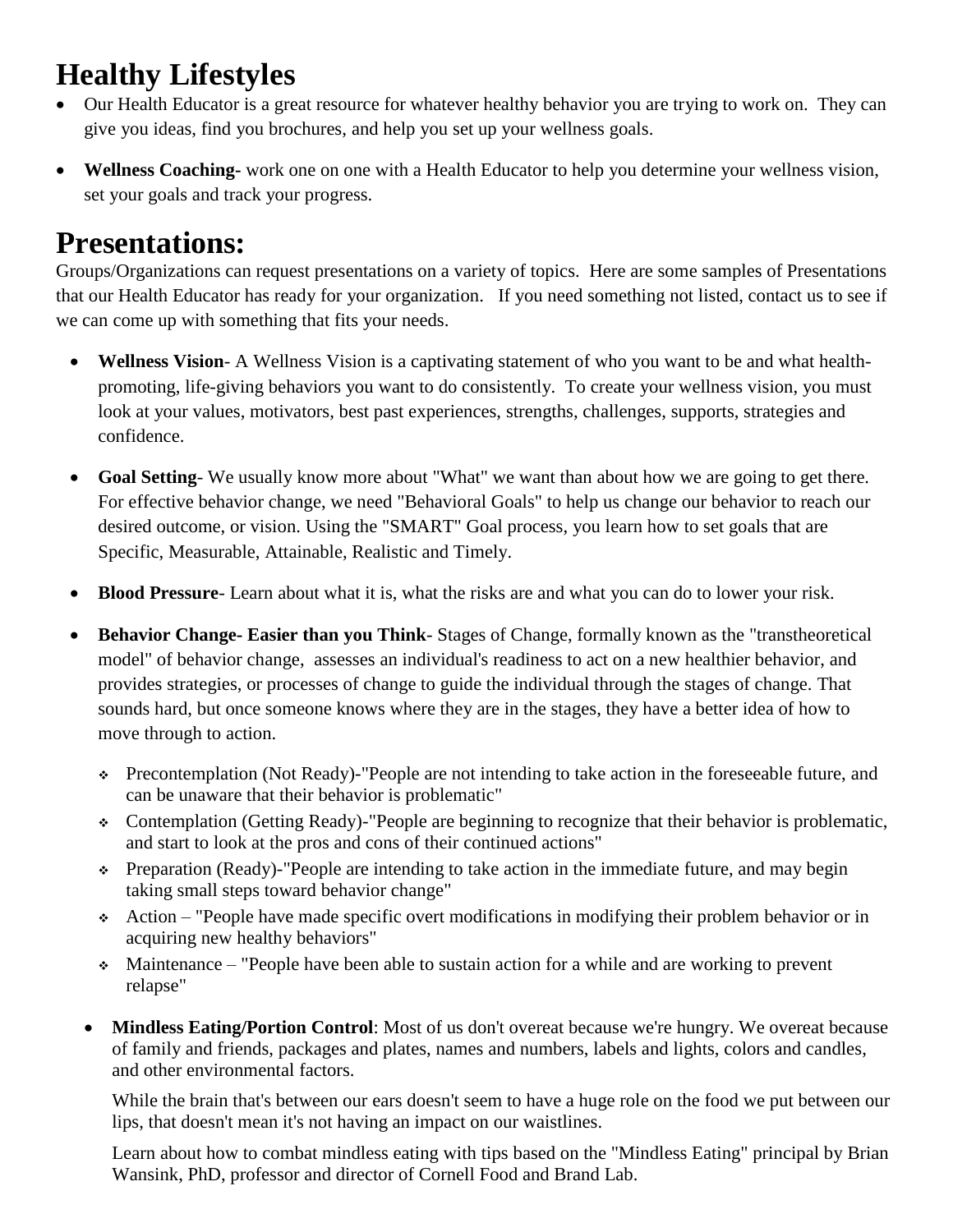#### **Eat Smart, Live Strong**

This is a Four Session program from the USDA designed for able-bodied, independent, older adults that promotes specific eating and physical activity behaviors shown to improve health and well-being.

Four Sessions include:

- o Reach Your Goals, Step By Step
- o Challenges and Solutions
- o Colorful and Classic Flavors
- o Eat Smart, Spend Less

#### **Eat Well. Move More. Feel Great.**

Created by the California Department of Health, this program focuses on 4 strategies

- o Eating 3 meals a day at regular intervals
- o Focus on balanced meals
- o Limiting sweetened beverages
- o Moving more

#### **Eat Healthy. Be Active**

A program from the U.S. Department of Health and Human Services Office of Disease Prevention and Health Promotion. This program is a 6 Session program based on the Dietary Guidelines and the Physical Activity Guidelines for Americans. The 6 sessions include

- o Enjoy Healthy Food that Tastes Great
- o Quick Healthy Meals and Snacks
- o Eating Healthy on a Budget
- o Tips for Losing Weight and Keeping it off
- o Making Healthy Eating Part of Your Total Lifestyle
- o Physical Activity is Key to Living Well.

#### **Make My Plate Your Plate**

Created by the California Department of Health, this program focuses on key message of the ChooseMyPlate program, identifying food from each food group, planning meals using MyPlate concepts and finding and utilizing the MyPlate website, tools and resources.

#### **Other presentation topics include:**

- Healthy Weight
- Losing Weight
- Exercise to lose and control weight
- Portion Control
- Eating Breakfast
- Cooking for Healthier weight
- Dining Out
- Sugar Beverages
- Eating Low Fat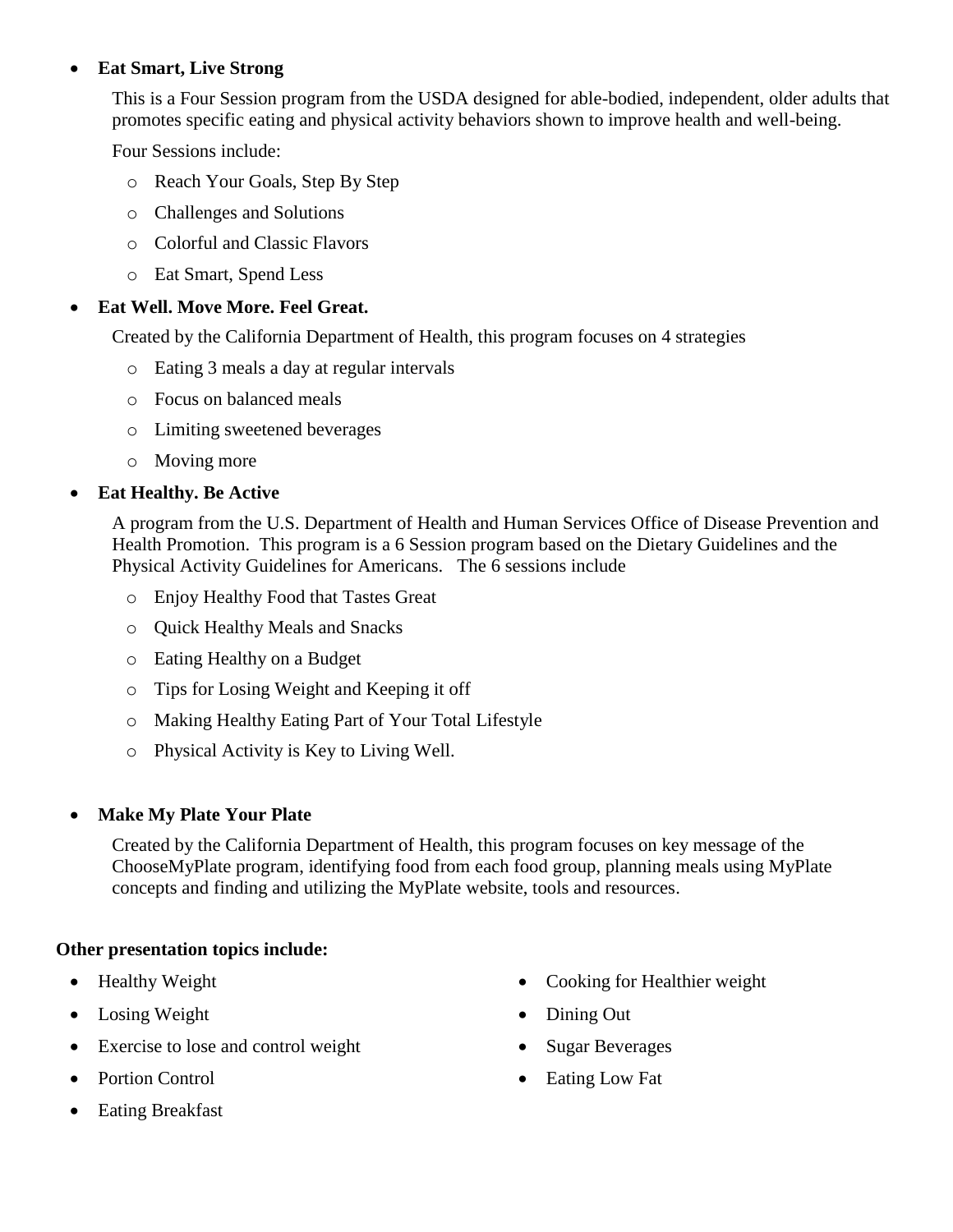## Health and Fitness Challenges

Work with a Health Educator to set up a Healthy Life Style Challenge. These are a fun way to help you with better health and fitness!

We have a variety of programs that we can offer to groups or individuals. Program length varies. (4, 6, or 8 weeks)

Some programs involve wearing a pedometer and tracking steps or minutes of exercise, while others have you checking off how many servings of fruits and vegetables are eaten.

### **Fun titles include,**



Spring Challenge More Programs Available, just ask about our other Titles.

# Tai Chi for Arthritis

Tai Chi is an ancient Chinese practice of slow, continuous, whole body movements, strung together in a "form." Like dance, the movements are learned and followed one after another, in a particular order.

**Tai Chi for Arthritis is an evidenced based program that has been proven to help reduce the risk of falls by:** · Movement control· Weight transference · Integration of mind and body.

Tai Chi has been shown to increase

- strength
- flexibility
- sense of wellbeing
- balance

#### **About Tai Chi for Arthritis Classes:**

- Classes are Taught by Certified Tai Chi Instructors.
- Classes are held 2 times a week, for 8 weeks.
- You will be given handouts to support what is covered in class, to help with your practice at home.
- Classes are tailored to your abilities, all ability levels are welcome!
- Need to have 20 participants to hold class, but can have no more than 30, so call today!
- Tai chi also shown to decrease
	- pain in joints
	- stress
	- high blood pressure
	- falls and fall risks